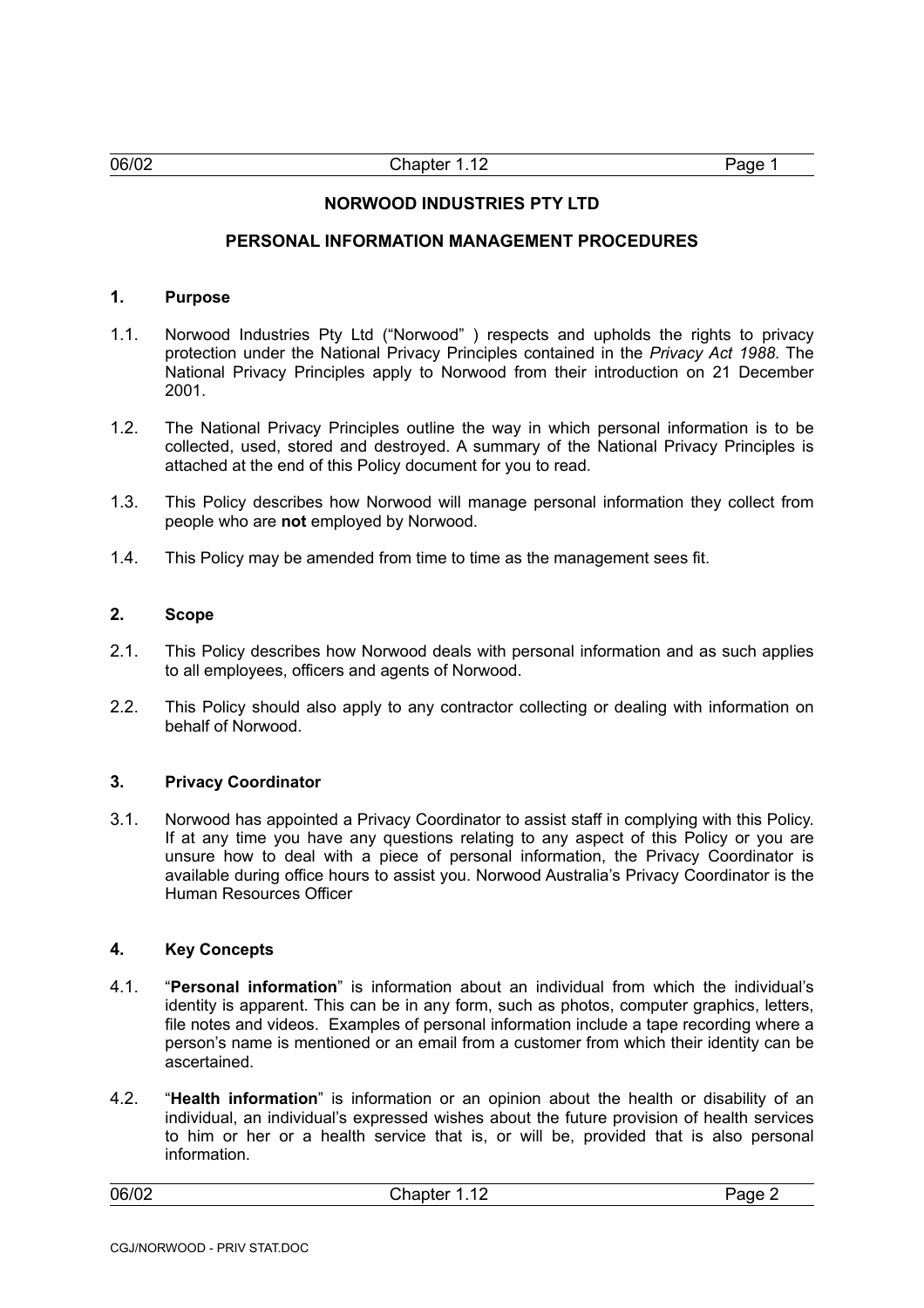4.3. "**Sensitive information**" is personal information which includes information about an individual's racial or ethnic origin, political or religious beliefs, membership of a professional or trade association or union, sexual practices, criminal record or health information. As a general guide, sensitive information can be considered "politically correct" information and jokes or remarks that touch upon such information may offend some people.

# **5. Collection**

- 5.1. Collection of Personal Information Generally
	- (1) Personal information should only be collected to the extent that Norwood has a legitimate purpose for collecting the information relating to the functions or activities of Norwood.
	- (2) Norwood does not collect personal information covertly or in an unreasonably intrusive manner. All collectors of personal information should use every effort to ensure that no intimidation or deception is made in connection with collecting personal information.
	- (3) Where it is reasonable and practicable to do so, personal information about an individual should only be collected directly from the individual. In deciding whether or not it is reasonable and practicable to collect personal information directly from the person you should consider the following:
		- (a) whether it is possible to collect the information directly from the person;
		- (b) whether a reasonable person might expect the information to be collected from them directly or indirectly;
		- (c) how sensitive the information is;
		- (d) the cost to Norwood of collecting the information directly rather than indirectly;
		- (e) the privacy consequences for the individual if the information is collected indirectly rather than directly; and
		- (f) what is accepted industry practice.

If you are not sure whether is it is reasonable or practicable to collect personal information directly from the individual, contact the Privacy Coordinator.

- (4) Where personal information is collected from a third party outside Norwood, reasonable steps should be taken to ensure that the individual is, or has been made, aware of the issues in item [5.2](#page-2-0) or [5.3](#page-3-0) (as the case may be).
- (5) Sensitive information should not be collected from an individual without their consent. If it is necessary to collect information to meet an individual's specific needs (eg. taste preferences), such information could be collected in a way that does not necessarily involve collecting "sensitive information". For instance, the individual might be asked about the language they speak or dietary preferences rather than asking about the individual's ethnic origin or religious beliefs.

| 06/02 | .<br>. .<br>. | --- |
|-------|---------------|-----|
|       |               |     |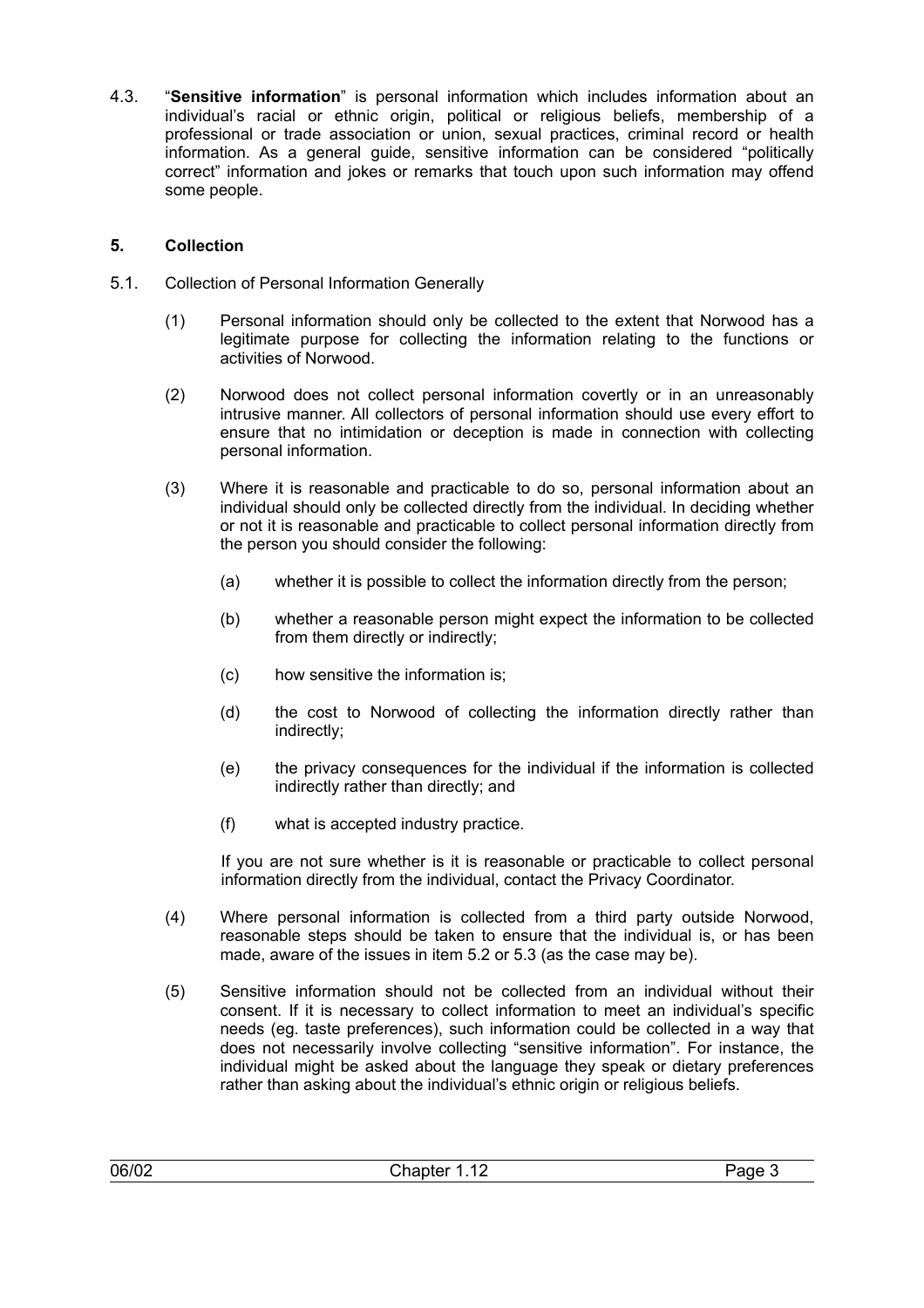- (6) Norwood does not believe it is necessary to collect sensitive information for the operation of Norwood and its related organisations. If you believe that sensitive information needs to be collected for a particular purpose, the Privacy Coordinator must be consulted beforehand, and his or her decision complied with.
- (7) Reasonable steps should be taken to ensure that the personal information is accurate, complete and up-to-date when the information is collected, used or disclosed. Personal information need not be checked at other times (unless it is requested under part [0\)](#page-8-0). Factors that should be considered when deciding whether personal information is accurate, complete and up-to-date include:
	- (a) how likely it is that the personal information is accurate, complete and upto-date;
	- (b) whether this kind of personal information changes over time;
	- (c) how recently the personal information was collected;
	- (d) how reliable the personal information is likely to be;
	- (e) who provided the personal information (eg. was it the person him/ herself?); and
	- (f) what the personal information is going to be used for.

If personal information is used soon after collection, that information may not need to be checked. Where personal information is provided from another person (eg. a relative or friend of the person), there may be a greater need to check that the personal information is accurate, complete and up-to-date.

- (8) Government allocated identifiers (eg. Medicare number) are not to be used to identify an individual and are not to be used as Norwood' identifiers. Government allocated identifiers should not be disclosed to third parties unless required by law.
- <span id="page-2-1"></span>(9) Where possible and where appropriate, the individual should be given the choice of "opting-in" or "opting out" of future activities or use of their information when personal information is collected. For instance, a statement to the effect "tick this box if you do not wish to receive further information on this product" or (verbally) "would you like to receive more information on XXX?" would be sufficient. The "opt-out" choice should be clearly and prominently presented and unambiguous.
- <span id="page-2-2"></span>(10) Norwood does not impose any extra charge on an individual for "opting-out" under item [5.1\(9\)](#page-2-1). An "opt-out" choice should be freely available and not bundled together with other purposes.
- 5.2. Collecting Personal Information Orally

<span id="page-2-0"></span>When personal information is collected, the individual needs to be made aware of certain matters. This can be accomplished by following the following procedures:

| 06/02 | Chapter 1.12 | י∩ה⊿ |
|-------|--------------|------|
|       |              |      |

(1) The individual should be told who is collecting their personal information at the time such personal information is being collected. For instance, "My name is XXX and I am calling from Norwood" or "Norwood, XXX speaking". Where personal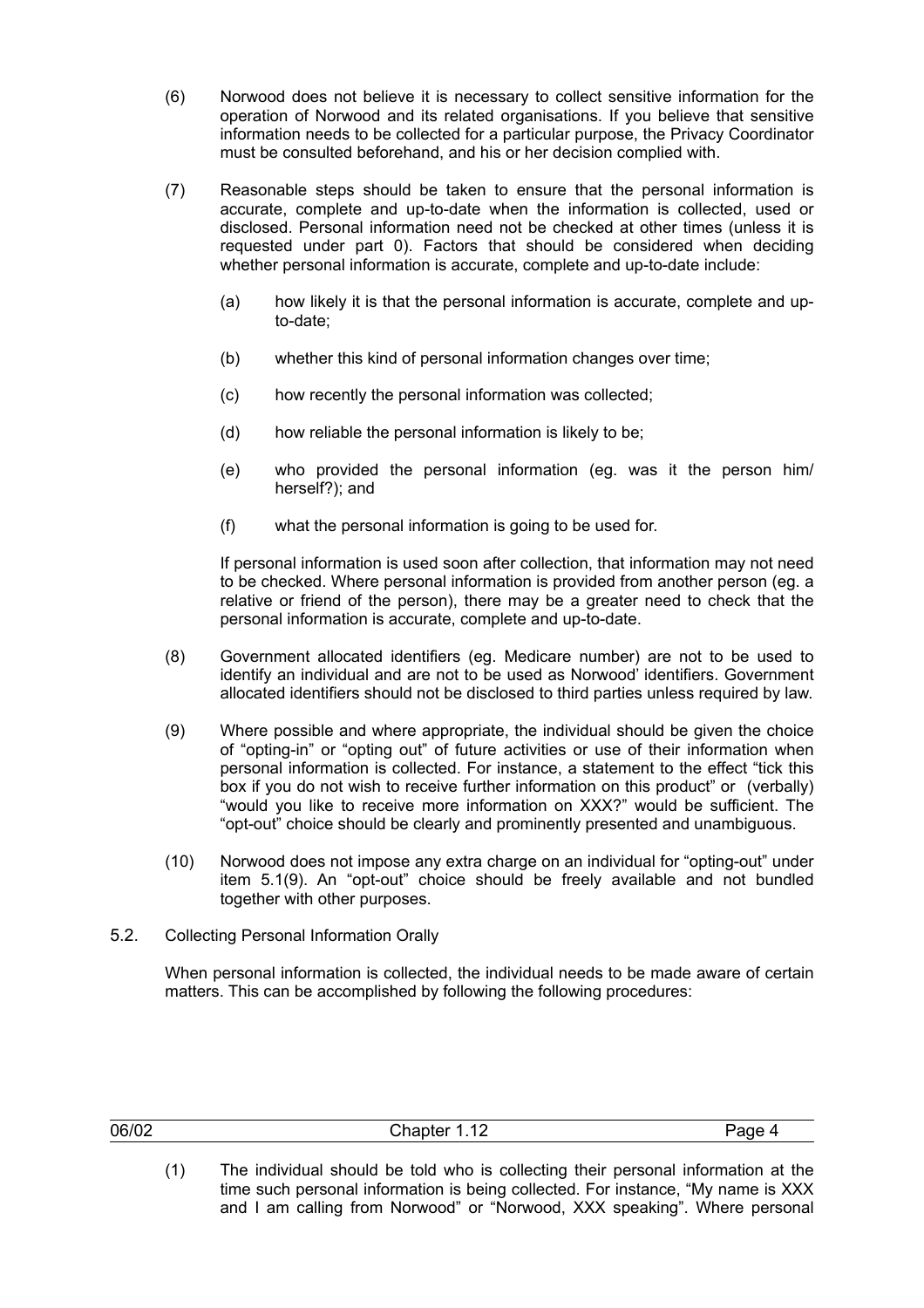information is being collected on behalf of another organisation, the individual must be advised.

- (2) The individual should be told that he or she is able to gain access to the personal information they provide.
- (3) The individual should be told the reason or reasons for collecting their personal information. The reasons can be quite general, so long as the individual is aware of what Norwood is going to do with the information (eg. entering the individual into a competition).
- (4) The individual should be told about the organisations to which such personal information is usually disclosed.
- (5) Where applicable, the individual should be told about any law that requires the individual to provide, or Norwood to collect, personal information in a particular situation. The specific piece of legislation need not be referred to (although this is preferable). For instance, a statement such as "XXX law requires that we collect this" is acceptable.
- (6) The individual should be told the main consequences if he or she does not provide all or part of their personal information. Not all possible consequences need to be described. Often this means making it clear what items are essential to fulfil the purposes of the collection. For instance, a statement to the effect, "if you don't tell us this, we will be unable to enter you into our competition" is sufficient.
- (7) If it is possible for the individual to transact anonymously with Norwood, the individual should be made aware of that.
- 5.3. Collecting written and electronic information.

<span id="page-3-0"></span>When personal information is being collected, the individual needs to be made aware of certain matters. This should be done at the time of collecting the personal information, or as soon as possible after it has been collected. This can be accomplished by following the following procedures:

- (1) The form or website should make it clear to the individual that Norwood is collecting his or her personal information. Where personal information is being collected on behalf of another organisation, the form or website should make that clear.
- (2) The form or website should inform the individual that he or she is able to gain access to the personal information they provide.
- (3) The form or website should state the reason or reasons for collecting the personal information. The reasons can be quite general, so long as the individual is aware of what Norwood is going to do with the information. For instance, a reason may include entering the individual into a competition.

| 06/02 | $\overline{a}$<br>ີhanter ⊤.<br>1.14 | د، |
|-------|--------------------------------------|----|
|       |                                      |    |

(4) The form or website should make it clear to the individual which organisations the personal information is being disclosed to.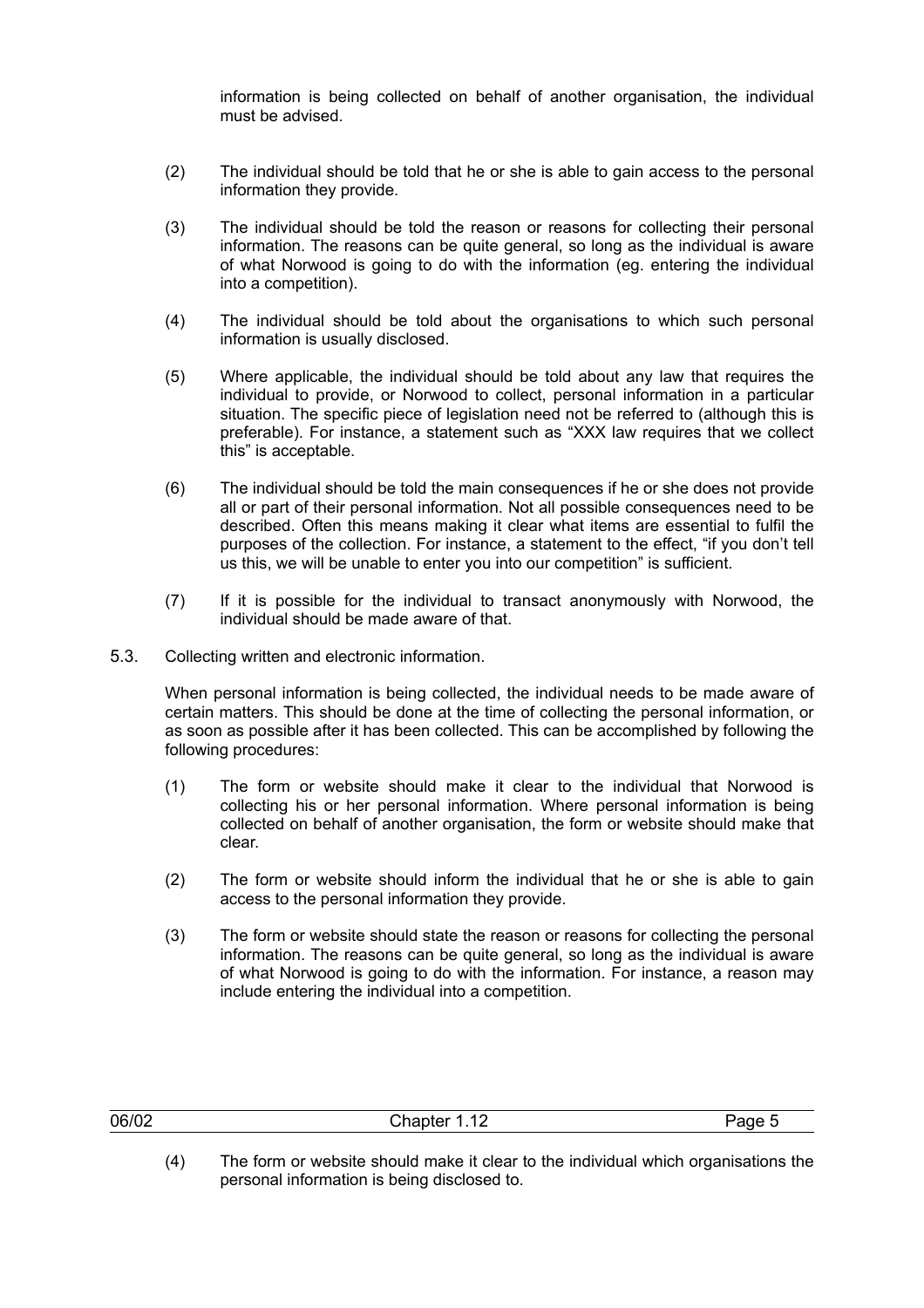- (5) Where applicable, the form or website should inform the individual about any law that requires the individual to provide, or Norwood to collect, personal information in a particular situation. The specific legislation need not be referred to (although this is preferable). For instance, a statement such as "XXX law requires that we collect this" is acceptable.
- (6) The form or website should outline the consequences for the individual if he or she does not provide all or part of their personal information. Not all possible consequences need to be described. Often this means making it clear what items are essential to fulfil the purposes of the collection. For instance, a statement to the effect "if you don't tell us this, we will be unable to enter you into our competition" is sufficient.
- (7) If it is possible for the individual to transact anonymously with Norwood, the form or website should specify that.

## **6. Storage of Personal Information**

- 6.1. All personal information collected by Norwood needs to be protected from misuse, and loss, and unauthorised access, modification and disclosure.
- 6.2. Paper based personal information should be stored in the following way:
	- (1) Customer account application forms are filed in lever arch files.
	- (2) Credit card payment information and debt collection agency information is retained in a lockable filing cabinet.
	- (3) Sales consultants receive account information about customers. This information is kept in the customer folder and is not shown to a third party. The original account application forms have to be mailed to the head office.
- 6.3. Electronic information should be stored in the following way:
	- (1) Electronic information in stored in specific program packages the packages are password protected. Only authorised people have access.
	- (2) The data is backed up from time to time. The data is stored at a specialised security company.

## **7. Security Procedures relating to Personal Information**

- 7.1. The following security procedures are to be followed in relation to the storage of paper based personal information:
	- (1) All sensitive paper based information is stored in lockable cabinets. Only authorised people have access.

| 06/02 | - - - |
|-------|-------|
|-------|-------|

- 7.2. The following security procedures are to be followed in relation to the storage of electronic personal information:
	- (1) Electronic personal information is stored in specific programs which are password protected.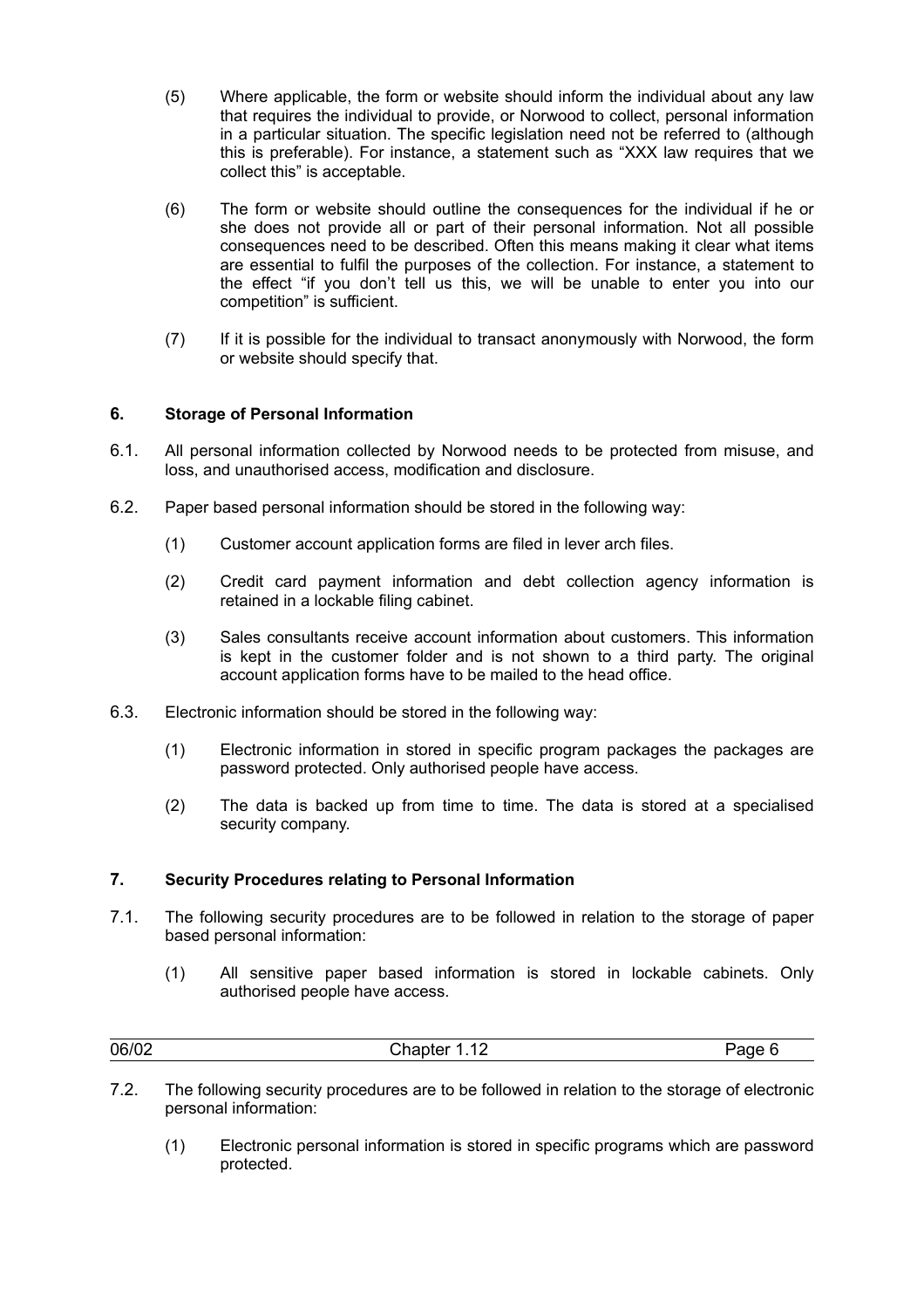# <span id="page-5-2"></span>**8. Use and Disclosure of Personal Information**

- <span id="page-5-3"></span><span id="page-5-0"></span>8.1. Primary and Related Purposes
	- (1) Personal information collected from an individual should, generally, only be used for the primary purpose or purposes for which it was collected. A primary purpose is basically the reason for the transaction. For instance, a primary purpose might be the entering of the individual into a competition, or assessing the individual for prospective employment.
	- (2) Personal information can be used for a secondary or related purpose to the primary purpose. A secondary or related purpose is something that arises in the context of the primary purpose or doing what is necessary to complete the transaction in a way that an individual would reasonably expect. When thinking about whether the use of the personal information is for a primary or secondary purpose, the following should be considered:
		- (a) the context in which the personal information is collected;
		- (b) the reasons given to the individual about why his or her personal information is being collected; and
		- (c) how sensitive or confidential the information is.

A good test is to put yourself in the shoes of the individual and ask yourself, "if I were not working here and had no knowledge of this industry, in the circumstances, how would I expect my information to be used?".

- (3) Where **sensitive information** is involved, the Privacy Coordinator should be consulted before using or disclosing such information.
- (4) Information about a person in their business role that is used and disclosed for generally accepted business purposes is considered within an individual's reasonable expectations. For example, an exchange of business cards and use of them subsequently for business contacts is permissible.
- <span id="page-5-1"></span>8.2. Secondary Use and Disclosure With Consent
	- (1) Personal information can be used for a secondary or related purpose (see [8.1\(2\)](#page-5-0) for meaning of "secondary or related purpose") if the individual has consented.

| 06/02 | . |  |
|-------|---|--|
|       |   |  |

(2) Consent under [8.2\(1\)](#page-5-1) can be either express or implied. Express consent is where the individual notifies Norwood straightforwardly, verbally, in writing or via the internet, that he or she consents to the proposed use of their personal information. Implied consent is where consent may be reasonably inferred from the conduct of the individual. For instance, it is possible to infer consent from the individual's failure to "opt-out" (where the opt-out complies with items [5.1\(9\)](#page-2-1) and [5.1\(10\)](#page-2-2) of this policy).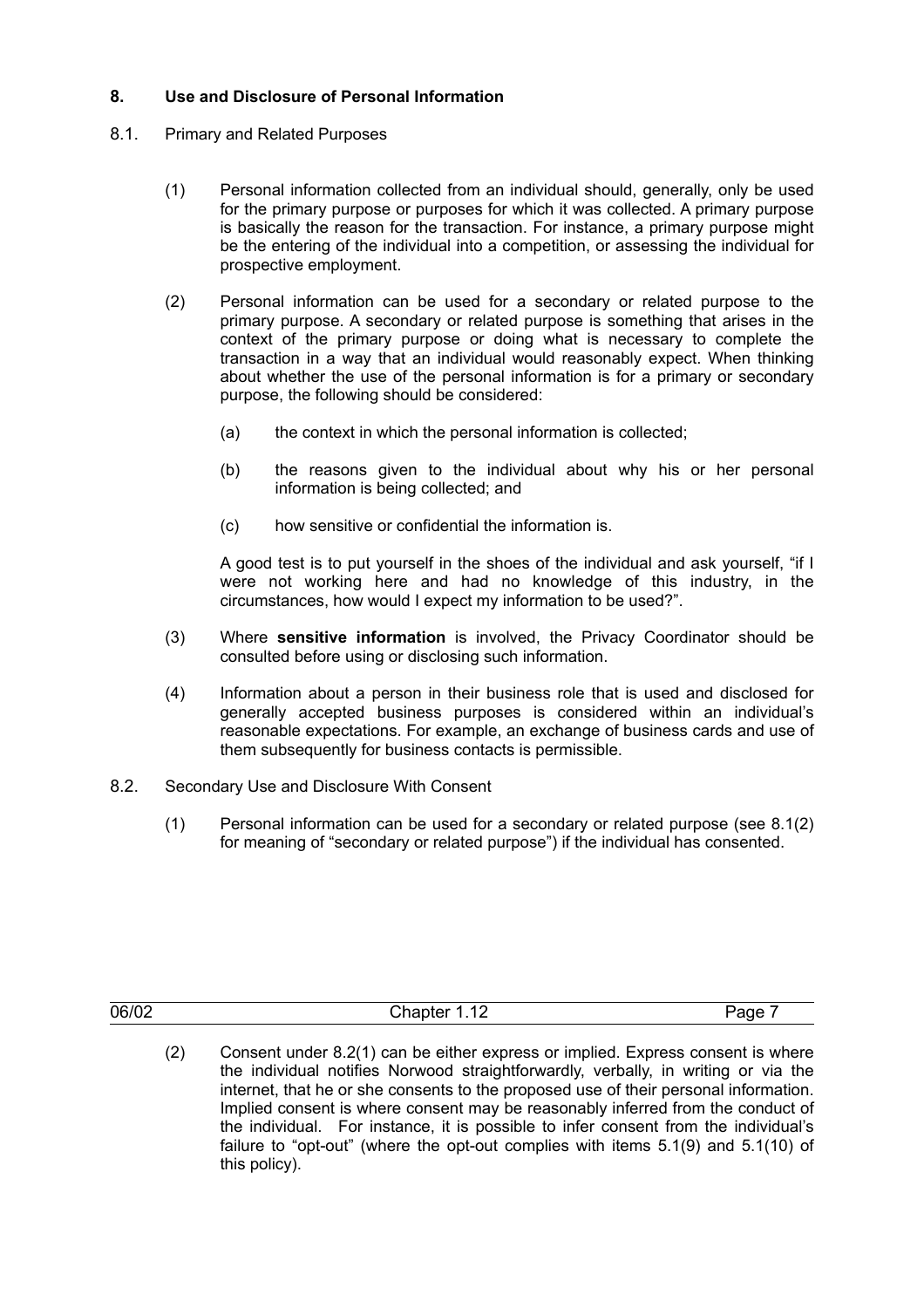- (3) Where the use or disclosure of the personal information for a secondary or related purpose might have serious consequences for the individual, the express consent of the individual should be obtained.
- (4) When deciding whether or not to infer an individual's consent, the following should be considered:
	- (a) the likelihood of the individual having received and read the information, or having been verbally informed, about the use or disclosure of the personal information;
	- (b) the chance to "opt-out" and the likelihood of the individual understanding the consequences of not "opting-out"; and
	- (c) whether the consequences of failing to "opt-out" are harmless.

## 8.3. Direct Marketing

- (1) Personal information, **not** sensitive information, can be used for direct marketing in the following circumstances:
	- (a) Where it is impracticable to obtain the individual's prior consent. The question of impracticability should be considered at the time of the proposed use of the personal information rather than when it was collected, and the following factors should be considered:
		- (i) how often, and in what way, does Norwood communicate with the individual;
		- (ii) the consequences for the individual of receiving the information without having consented; and
		- (iii) the cost to Norwood of seeking consent.

It is **not** considered impracticable to seek consent via email.

- (b) Where the individual has not opted out previously of receiving marketing information from Norwood.
- 8.4. Use or Disclosure by Law
	- (1) Where Norwood is required by law to use or disclose personal information (for instance in a criminal investigation), such information must be disclosed.

| 06/02 | . .<br>` l- - -- + - --<br>. | •≍⊔ ≔ |
|-------|------------------------------|-------|
|       |                              |       |

- (2) Where Norwood is authorised by law to use or disclose personal information, such information may be disclosed after consultation between the Privacy Coordinator, management and Norwood' legal advisers.
- <span id="page-6-1"></span><span id="page-6-0"></span>8.5. Primary purpose and Related Companies
	- (1) Personal information can be disclosed to companies related to Norwood, that is, without such disclosure being a breach of privacy.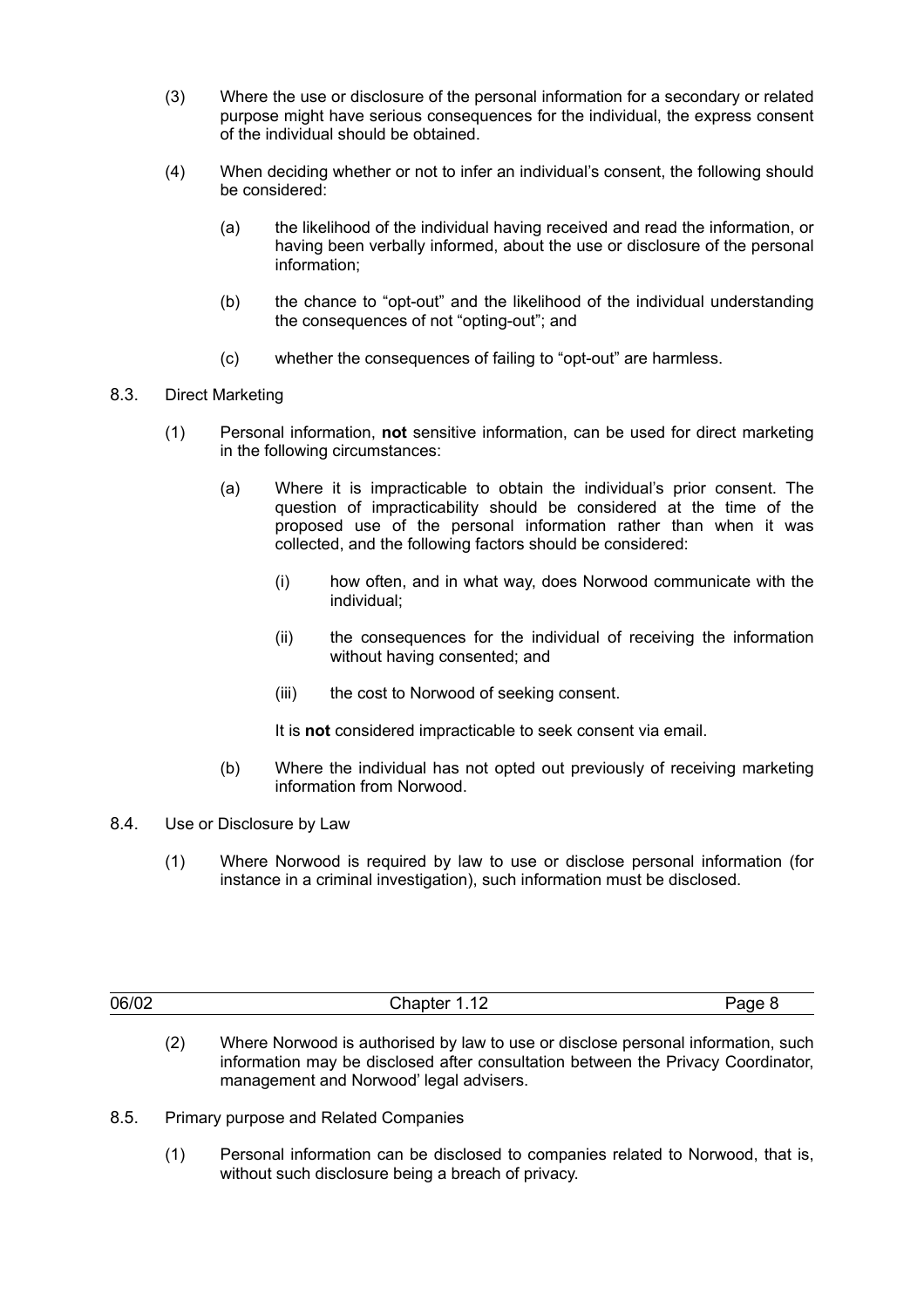- (2) The primary purpose of the original collection of the personal information remains with the personal information even after it is disclosed to a related company. That is, the related company that receives the personal information must treat that information as if it were the company that originally collected that information.
- (3) Where a related company wishes to use or disclose the personal information it receives under item [8.5\(1\)](#page-6-0), that company must comply with part [8](#page-5-2) of this policy, as if it were the company that originally collected the information.
- 8.6. Other Reasons For Disclosure
	- (1) The National Privacy Principles provide examples of other instances of where personal information may be disclosed, for instance, in situations where there is a serious threat to health and safety and disclosure of such information will help reduce that threat. Norwood considers reasons other than items [8.1](#page-5-3) to [8.5](#page-6-1) for disclosing personal information to be negligible.
	- (2) Where you consider that there are reasons for disclosing personal information other than for matters outlined in items [8.1](#page-5-3) to [8.5,](#page-6-1) the Privacy Coordinator should be consulted.
- 8.7. This privacy policy applies to all personal information.

## **9. Sending Personal Information Overseas**

- 9.1. The National Privacy Principles only allow personal information to be sent overseas if that overseas country has laws, or an arrangement is in place, which offers similar protection to personal information as in Australia.
- 9.2. If you want to transfer personal information to other Norwood organisations outside of Australia, the following provisions must be complied with:
	- (1) At this current date we do not send any information overseas. If circumstances change a policy will be implemented.
- 9.3. If it is necessary to send personal information overseas to a person or a company that is not related to Norwood, check with the Privacy Coordinator that it is permissible to send the personal information to the intended recipient(s).

| 06/02 | $\overline{a}$<br>`hanter 1.<br>1.12 | •⊿⊓ ד |
|-------|--------------------------------------|-------|
|       |                                      |       |

# **10. Individuals Wanting to Know About Norwood' Policy**

- 10.1. Norwood has a standard policy in place, which explains generally how Norwood deals with personal information. This policy should be sent to an individual if he or she requests it. This external policy can be found in all staff quidelines as well as on the website  $$ www.Norwood.com.au.
- 10.2. Where an individual inquires about the information that Norwood holds about him or her, he or she should be told generally the information that Norwood has, and what that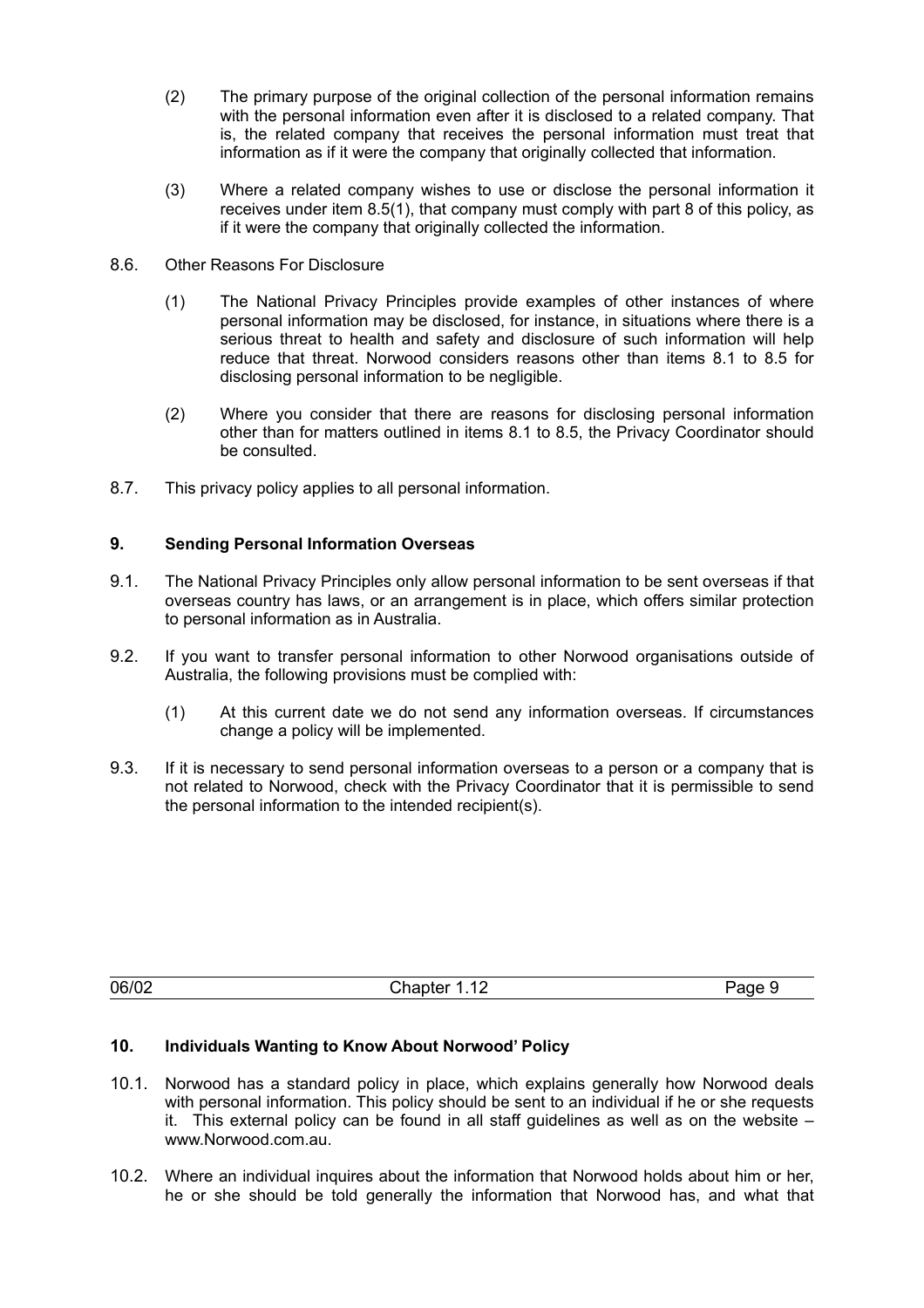information is used for. For instance, an individual might be informed that Norwood has an individual's contact details and age for use in competitions.

#### **11. Requests for Access to Personal Information**

- 11.1. **Only** the Privacy Coordinator or other person appointed by Norwood may consider a request for access to personal information.
- 11.2. All requests for access to personal information are to be passed on to the Privacy Coordinator as soon as possible after a request has been made.

## **12. Providing Access to Personal Information**

- 12.1. Individuals generally have the right to access their personal information that Norwood holds about them on request, although there are instances when Norwood does not have to grant the individual access to their personal information.
- 12.2. Norwood does not charge an individual for lodging a request to access their personal information. Norwood does not ordinarily charge an individual for providing access to their personal information, but may do so depending on the circumstances.
- 12.3. Where Norwood receives a request in writing or via email by an individual requesting access to their information, the Privacy Coordinator must acknowledge their request within 14 days of receiving such a request, to the effect that Norwood has received the individual's request for access to their personal information and that the request is being considered by the Privacy Coordinator.
- 12.4. If an individual requests access to their information, the Privacy Coordinator should first check whether the exceptions in item [12.5](#page-8-1) apply. If an exception does apply, the individual should be notified in accordance with item [12.10](#page-9-0). Where access is to be granted to the individual, this should be done as soon as possible, but at any rate no longer than 30 days after receiving the request for access.
- <span id="page-8-2"></span><span id="page-8-1"></span>12.5. The following are circumstances in which Norwood does not have to give an individual access to their personal information:
	- (1) Where providing personal information would unreasonably impact on the privacy of another individual. This could be any information from which the identity of another person could be identified.

<span id="page-8-0"></span>

| 06/02 | Chapter 1.12                                                                                                                                                                                                                  | Page 10 |
|-------|-------------------------------------------------------------------------------------------------------------------------------------------------------------------------------------------------------------------------------|---------|
| (2)   | Where a request is frivolous or vexatious (eq. trivial or for amusement's sake, or a<br>repeated request for the same information). However, a request is not frivolous or<br>vexatious merely because it is irritating.      |         |
| (3)   | Where legal dispute resolution proceedings are underway or are anticipated and<br>the process of discovery would not permit access to the personal information.                                                               |         |
| (4)   | Where Norwood is negotiating with the individual and providing access to<br>personal information would prejudice or interfere in some negative way Norwood's<br>negotiations or show the intentions behind such negotiations. |         |
| (5)   | Where providing personal information would be unlawful.                                                                                                                                                                       |         |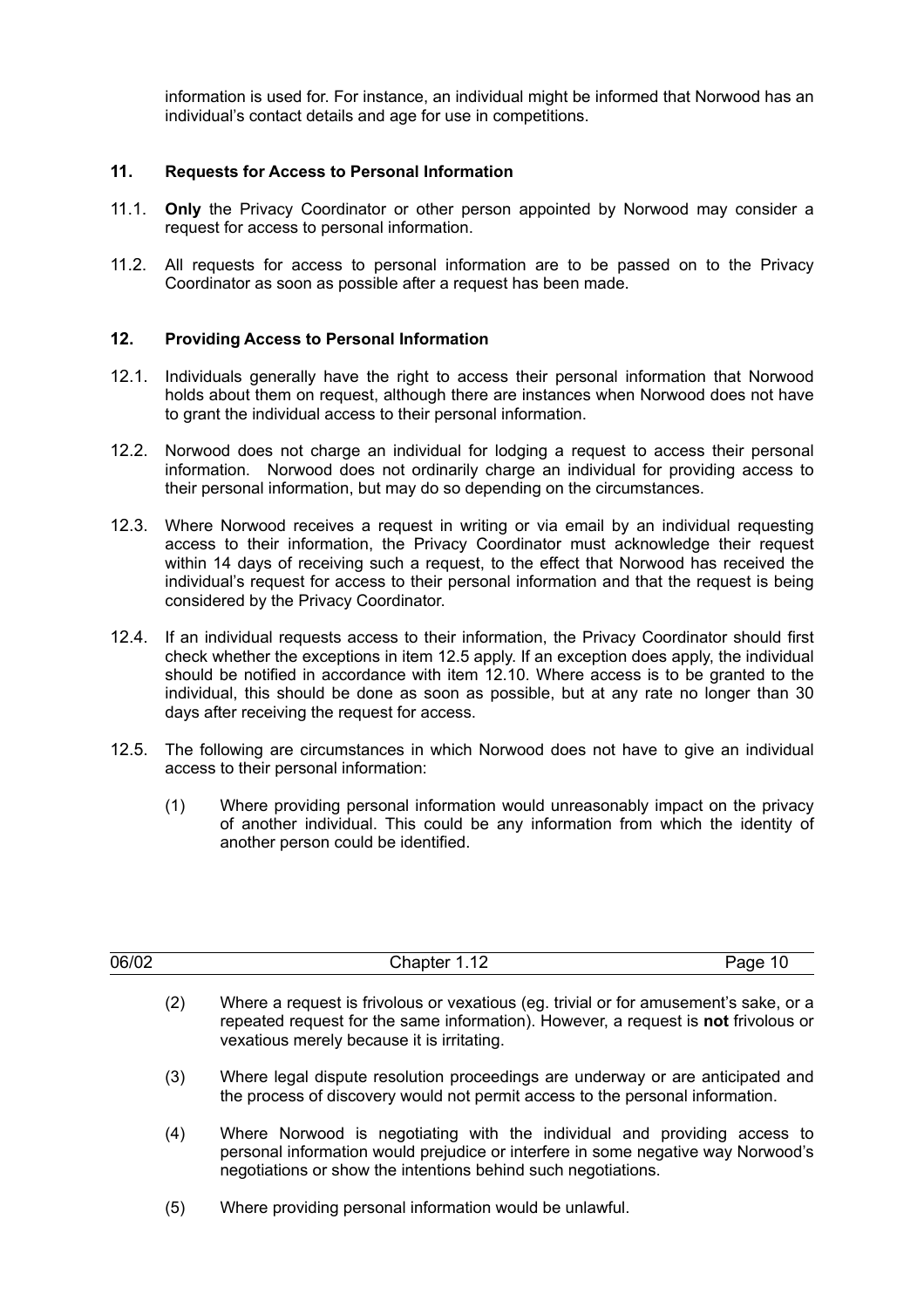Where denying access to personal information is required or authorised by law.

- (6) Where unlawful activity (eg. fraud, theft) is reasonably suspected and providing personal information is likely to prejudice an investigation into that unlawful activity.
- (7) Where a law enforcement body directs Norwood not to provide an individual with access to their personal information.
- (8) Where providing access to personal information would reveal a commercially sensitive decision making process of Norwood, Norwood can give the individual an explanation for the commercially sensitive decision rather than direct access to the information. However, this does **not** permit Norwood from denying the individual factual personal information on which commercially sensitive decisions have been based. This item [0](#page-9-1) can **only** be relied when there is a genuine commercially sensitive decision making process involved.
- (9) The National Privacy Principles provide other instances where access to personal information may be denied, such as, if there is a serious threat to the life or health of any person, but Norwood considers such instances to be highly unlikely.
- 12.6. Where Norwood is not required to provide an individual with access to their personal information under parts [12.5\(1\)](#page-8-2) to [12.10,](#page-9-0) an intermediary that is acceptable to both Norwood and the individual should be considered. For instance, this may involve having the individual's lawyer or accountant accessing the information. Where an intermediary is considered, consideration should be given to having a confidentiality agreement in place in appropriate circumstances. Where an intermediary is being considered, it may be appropriate to consult with Norwood' legal advisers.
- 12.7. Norwood may charge the individual for providing access to their personal information. Such a charge (if any) must be reasonable and must **not** apply to the individual's lodging of a request for access.
- 12.8. Where an individual establishes that his or her information held by Norwood is not accurate, complete and up-to-date, reasonable steps must be taken to ensure that the personal information is accurate, complete and up-to-date.

| 06/02 | $\overline{a}$<br>Chapter<br>1.14 | Page |
|-------|-----------------------------------|------|
|       |                                   |      |

- 12.9. Where there is a disagreement between Norwood and an individual over whether personal information is accurate, complete and up-to-date, and the individual requests that a statement be associated with the information claiming that the information is not accurate, complete and up-to-date, reasonable steps must be taken to do so (eg. placing such a statement in the individual's file).
- <span id="page-9-1"></span><span id="page-9-0"></span>12.10. The individual must be given the reasons for denying him or her access to their personal information or refusing to correct his or her personal information. In explaining the reasons for denying such access, the individual should be informed as to which exception has been relied upon under item [12.5](#page-8-1).